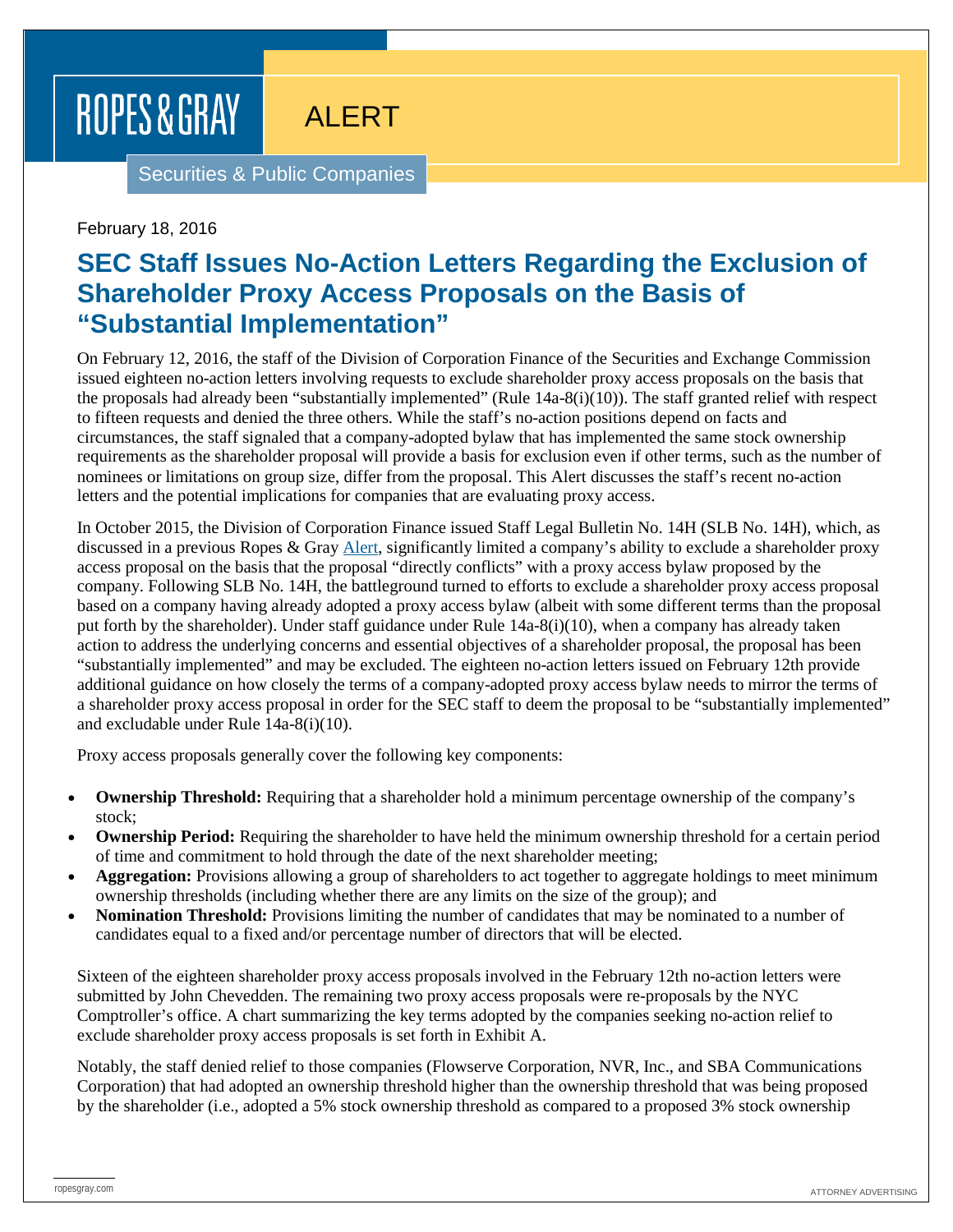## ROPES&GRAY

February 18, 2016

ALERT | 2

threshold) but granted relief in those situations where the substantive terms relating to ownership thresholds (e.g., three percent) and ownership periods (e.g., three years) contained in the shareholder proposals were reflected in the proxy access bylaws that had been previously adopted at each of the companies, even where the company's proxy access bylaw contained other terms different than the proposal. Differences included aggregation or nomination thresholds. The SEC staff, for example, permitted many of the companies to exclude shareholder proposals that requested proxy access for shareholders to nominate *up to 25%* of the directors by *groups of unlimited* shareholders, despite the fact that the company-adopted bylaw permitted shareholders to nominate *up to only 20%* of the directors by *groups of no more than twenty* shareholders. Furthermore, many of these companies' proxy access bylaws also contained additional restrictions that were not applicable to all board nominees (e.g., provisions relating to director independence, conflicts with organizational documents or listing rules, competitor conflicts, and "bad actor" disqualification), even though the shareholder proposals required that no such restrictions be imposed. These noaction letters are consistent with the staff's position in *General Electric Company* (avail. Mar. 3, 2015), where the staff concurred that the company had substantially implemented the shareholder proposal by adopting a proxy access bylaw, even though the company proxy access bylaw included a 20 shareholder cap on aggregation to satisfy the 3% ownership threshold (the shareholder proposal would have allowed unlimited aggregation).

In the wake of the February 12th no-action letters, companies have new guideposts regarding the meaning of "substantial implementation" as it relates to proxy access and the contours of the Rule  $14a-8(i)(10)$  exclusion. While we expect that many companies will continue to follow a "wait and see" approach with respect to proxy access, some companies may choose to adopt a proxy access bylaw, particularly if they have previously received a shareholder proxy access proposal. Given the popularity of the proxy access formulation of 3% stock ownership for three years, with the ability to nominate two members or 20% of the board and a cap on group size of 20 shareholders, companies should anticipate that the adoption of proxy access provisions with higher stock ownership thresholds would likely diminish their ability to exclude shareholder proxy access proposals under Rule 14a-8(i)(10).

Please feel free to contact any member of Ropes & Gray's [securities & public companies](https://www.ropesgray.com/practices/Securities-and-Public-Companies.aspx) practice group or your usual Ropes & Gray contact with any questions about this Alert.